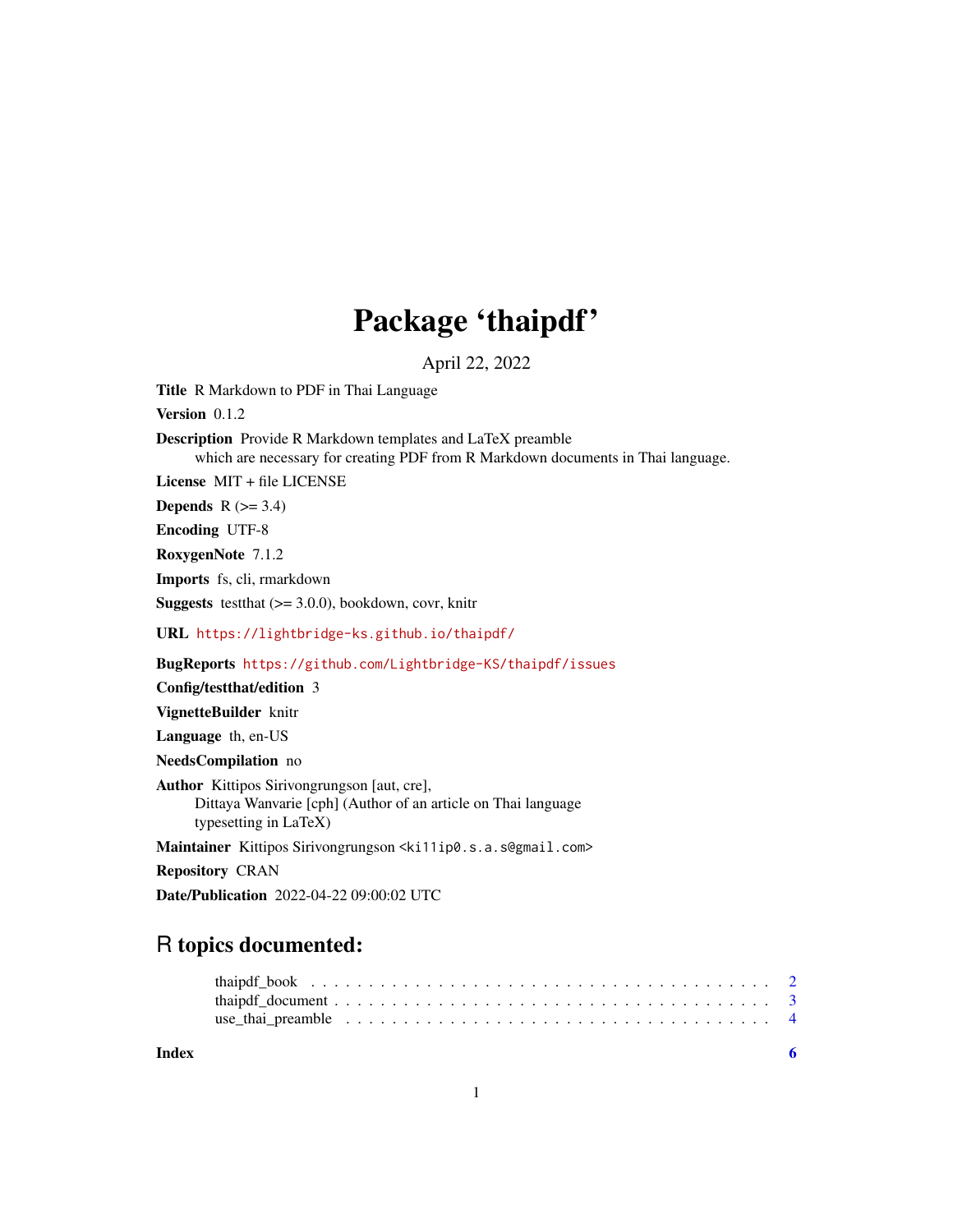<span id="page-1-1"></span><span id="page-1-0"></span>

#### Description

Thai language supported conversion of R Markdown to a PDF after resolving the special tokens of bookdown (e.g., the tokens for references and labels) to native LaTeX commands. It is a wrapper around [bookdown::pdf\\_book\(\)](https://pkgs.rstudio.com/bookdown/reference/pdf_book.html) with argument base\_format set to [thaipdf\\_document\(\)](#page-2-1).

#### Usage

thaipdf\_book(...)

#### Arguments

... Arguments to pass to [bookdown::pdf\\_book\(\)](https://pkgs.rstudio.com/bookdown/reference/pdf_book.html), and then to [thaipdf\\_document\(\)](#page-2-1). You may supply argument thai\_font and line\_spacing in here.

#### Value

An S3 object of class "rmarkdown\_output\_format" to pass to [rmarkdown::render\(\)](#page-0-0)

#### See Also

- How to use bookdown:: pdf\_book(), please see [official documentation](https://bookdown.org/yihui/bookdown/latexpdf.html)
- How to use [thaipdf\\_document\(\)](#page-2-1).

#### Examples

```
## Not run:
library(rmarkdown)
# Simple Conversion
render("input.Rmd", output_format = thaipdf::thaipdf_book())
# Render with Thai font "Laksaman" and font size 10pt
render("input.Rmd",
       output_format = thaipdf::thaipdf_book(
         thai_font = "Laksaman", # you must have this font in your system
         pandoc_args = pandoc_metadata_arg("fontsize", "10pt")
       ))
```
## End(Not run)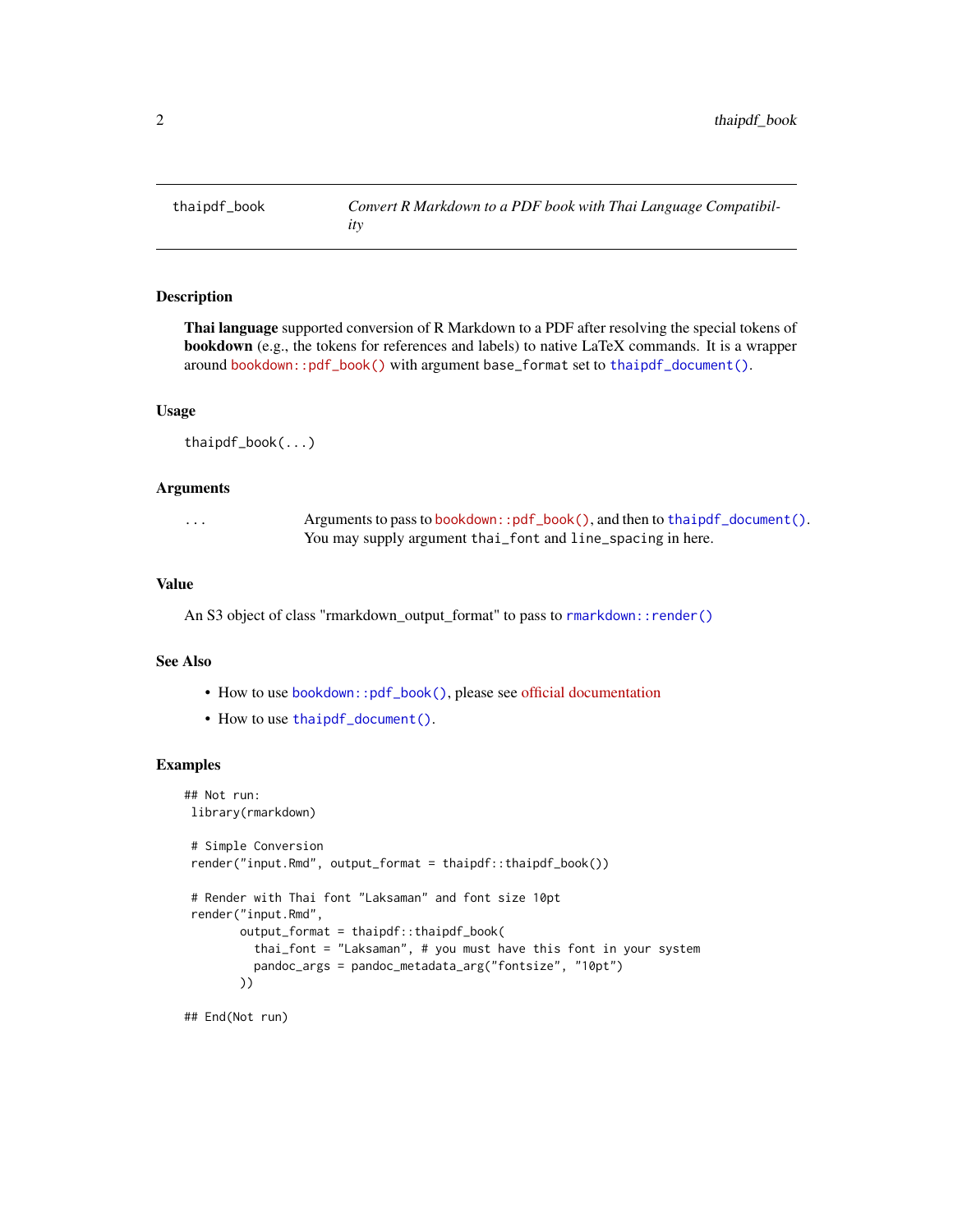<span id="page-2-1"></span><span id="page-2-0"></span>

#### Description

Thai language supported conversion of R Markdown to a PDF or LaTeX document. It is a wrapper around [rmarkdown::pdf\\_document\(\)](https://pkgs.rstudio.com/rmarkdown/reference/pdf_document.html).

#### Usage

thaipdf\_document(thai\_font = "TH Sarabun New", line\_spacing =  $1.5, ...$ )

#### Arguments

| thai_font    | (Character) Name of the Thai font to use. Default font is "TH Sarabun New". It<br>can be any Thai font that installed in your system. |
|--------------|---------------------------------------------------------------------------------------------------------------------------------------|
| line_spacing | (Numeric) Spacing between each line. Line spacing 1.5 is recommended for<br>Thai language (default).                                  |
| .            | Arguments to pass to pdf_document(). You may supply any valid arguments<br>of pdf_document() except for includes and latex_engine.    |

#### Details

To achieve Thai language compatibility for LATEX, This function injects preamble fragment of Thai LATEX typesetting into the preamble of output LATEX via [includes](https://pkgs.rstudio.com/rmarkdown/reference/includes.html) argument, and set latex\_engine to "xelatex".

#### Value

An S3 object of class "rmarkdown\_output\_format" to pass to [rmarkdown::render\(\)](#page-0-0)

#### See Also

- How to use [rmarkdown::pdf\\_document](#page-0-0), please see [official documentation.](https://bookdown.org/yihui/rmarkdown/pdf-document.html#other-features)
- How to use [thaipdf\\_book\(\)](#page-1-1).

#### Examples

```
## Not run:
library(rmarkdown)
# Simple Conversion
 render("input.Rmd", output_format = thaipdf::thaipdf_document())
 # Render with Thai font "Laksaman", font size 10pt, enable table of contents
 render("input.Rmd",
       output_format = thaipdf::thaipdf_document(
         thai_font = "Laksaman", # you must have this font in your system
```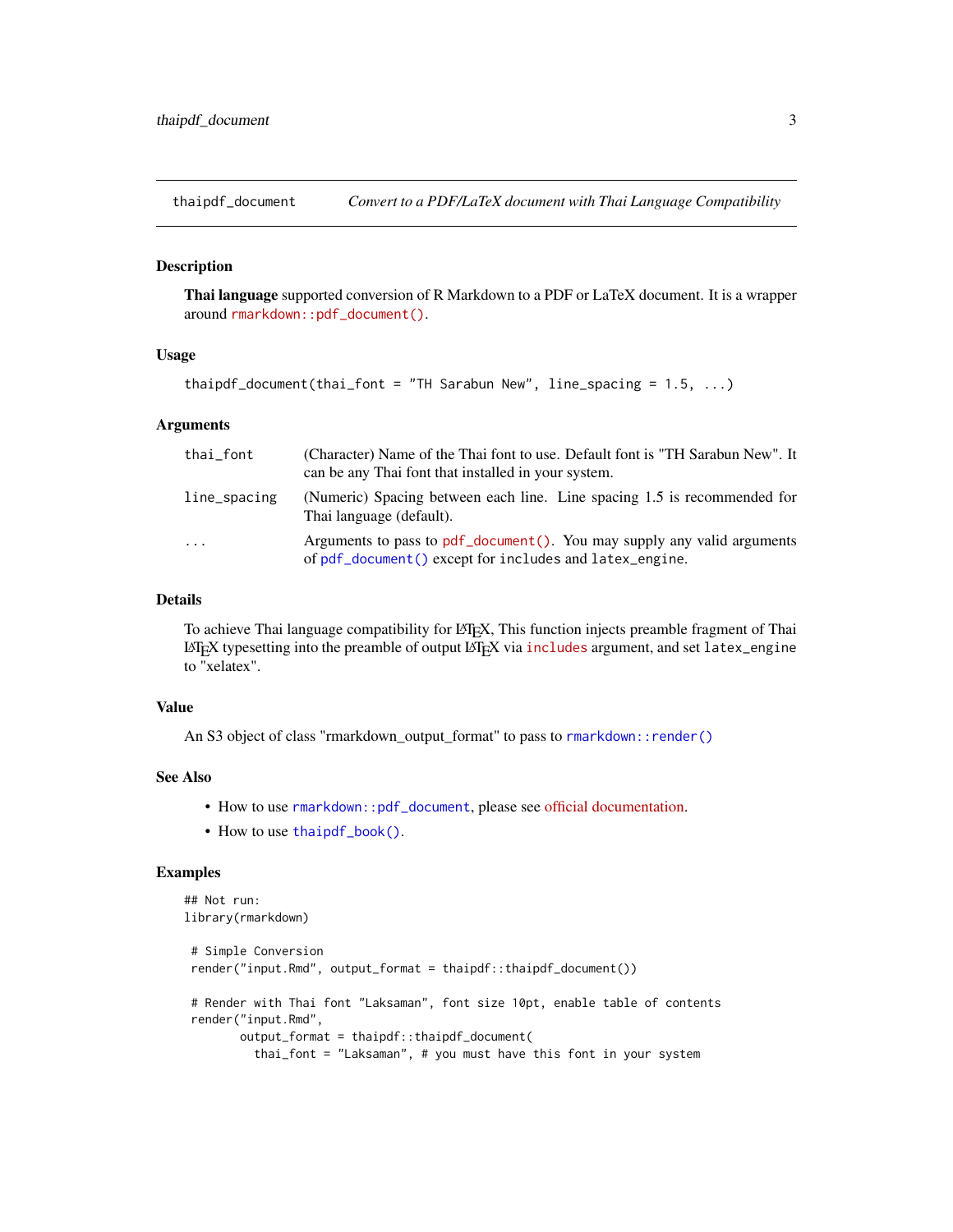```
toc = TRUE,pandoc_args = pandoc_metadata_arg("fontsize", "10pt")
       ))
## End(Not run)
```
use\_thai\_preamble *Create a LATEX Preamble for Thai Language in R Markdown*

#### Description

This function creates LATEX preamble file needed to render Thai language in R Markdown to a PDF document.

#### Usage

```
use_thai_preamble(
  name = "thai-preamble.tex",
  thai_font = "TH Sarabun New",
  line_spacing = 1.5,
  open = FALSE,
  overwrite = FALSE
)
```
#### Arguments

| name         | (Character) Thai LATEX preamble file name or path of file to create, which can<br>be relative path or absolute path. Default value is thai-preamble. tex. |
|--------------|-----------------------------------------------------------------------------------------------------------------------------------------------------------|
| thai_font    | (Character) Name of the Thai font to use. Default font is "TH Sarabun New". It<br>can be any Thai font that installed in your system.                     |
| line_spacing | (Numeric) Spacing between each line. Line spacing 1.5 is recommended for<br>Thai language (default).                                                      |
| open         | (Logical) Open the newly created file for editing? Using default editor of . tex<br>to open.                                                              |
| overwrite    | (Logical) If file already exist, do you want to overwrite?                                                                                                |

#### Details

Here is the steps:

- 1. Call use\_thai\_preamble(). You can set other file name by name argument and Thai font to use by thai\_font argument.
- 2. Follow the instructions printed to R console.
	- File thai-preamble.tex should be created in the current working directory (by default).
	- (If not already) Create R Markdown file with pdf\_document: or bookdown::pdf\_document2 format.

<span id="page-3-0"></span>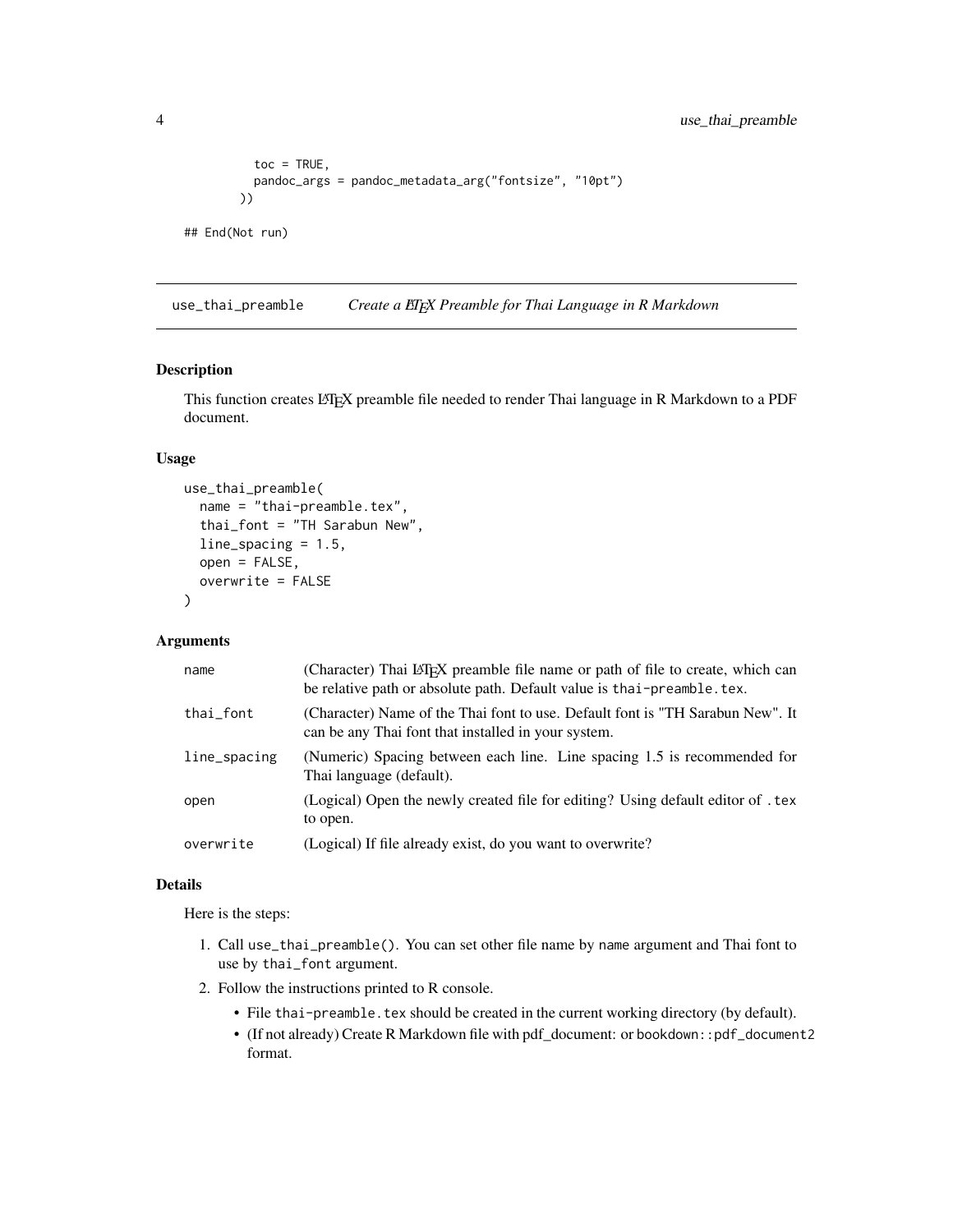- Modify YAML header in pdf\_document: or bookdown::pdf\_document2 option. Set latex\_engine to xelatex and set to include path to the LATEX preamble file.
- Add LATEX macro \sloppy to the beginning of the body of R Markdown (just after YAML header).
- 3. Write some Thai language in R Markdown then knit to PDF. It's DONE!

#### Value

(Invisible) A path to LATEX preamble being created.

#### Examples

```
## Not run:
# Running this will write `thai-preamble.tex` to your working directory
use_thai_preamble()
# Write 'thai-preamble.tex' under pre-tex/ directory (a directory must exist)
use_thai_preamble(name = "pre-tex/thai-preamble.tex")
# Specify Thai font to use
use_thai_preamble(thai_font = "Laksaman")
```

```
## End(Not run)
```

```
# Example
.old_wd <- setwd(tempdir())
use_thai_preamble()
setwd(.old_wd)
```